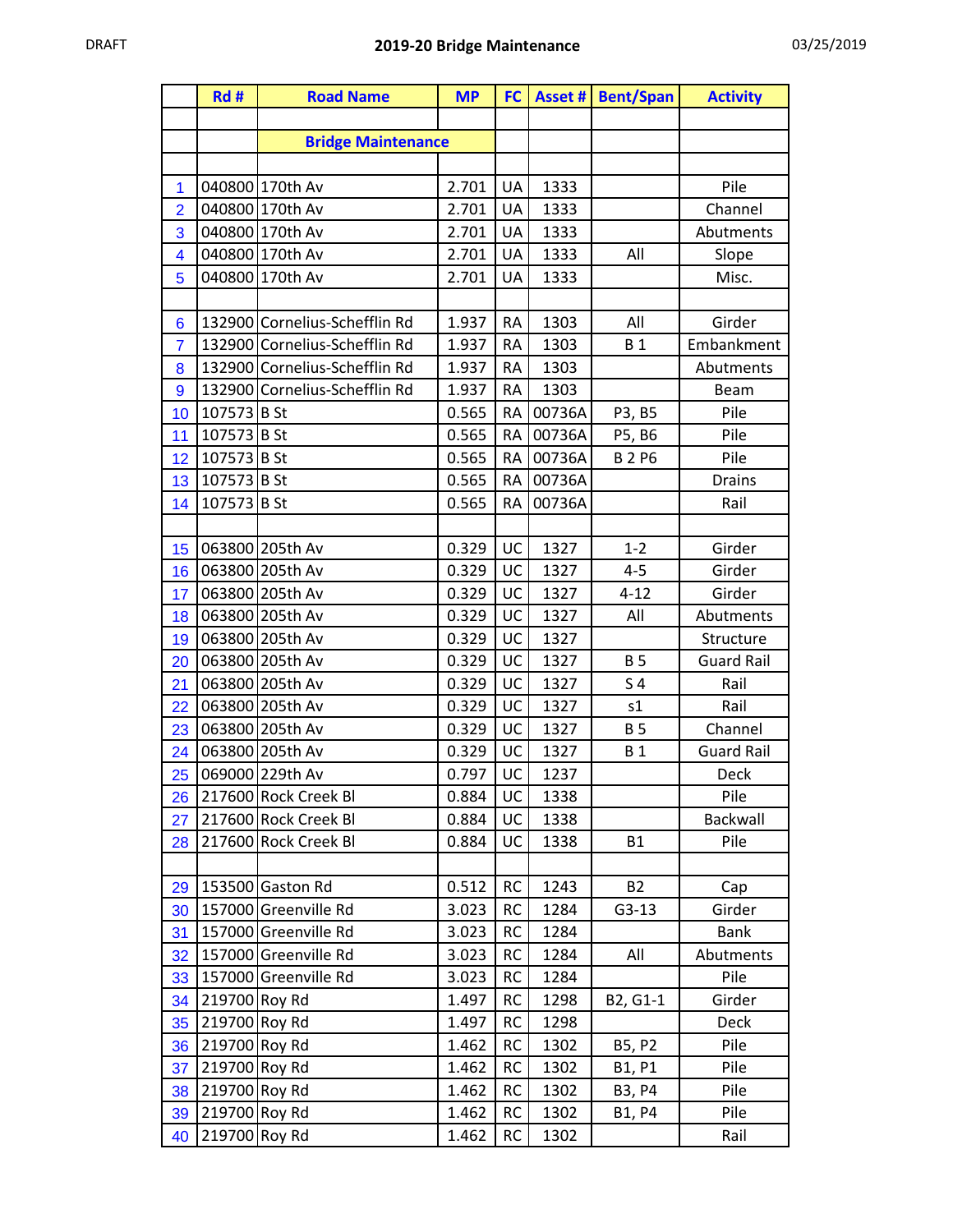|          | Rd#           | <b>Road Name</b>                       | <b>MP</b>      | FC            |              | <b>Asset # Bent/Span</b> | <b>Activity</b>     |
|----------|---------------|----------------------------------------|----------------|---------------|--------------|--------------------------|---------------------|
|          |               |                                        |                |               |              |                          |                     |
|          |               | <b>Bridge Maintenance Cont.</b>        |                |               |              |                          |                     |
|          |               |                                        |                |               |              |                          |                     |
| 41       | 219700 Roy Rd |                                        | 1.462          | <b>RC</b>     | 1302         | G1, S3                   | Girder              |
| 42       | 219700 Roy Rd |                                        | 1.462          | <b>RC</b>     | 1302         | <b>B1</b>                | <b>Guard Rail</b>   |
| 43       |               | 224150 Seiffert Rd                     | 1.528          | <b>RC</b>     | 1225         | All                      | Channel             |
| 44       |               | 224150 Seiffert Rd                     | 1.528          | <b>RC</b>     | 1225         | S <sub>1</sub>           | Channel             |
| 45       |               | 224150 Seiffert Rd                     | 1.528          | <b>RC</b>     | 1225         | <b>B3</b>                | Shoulder            |
| 46       |               | 228900 Spring Hill Rd                  | 4.277          | <b>RC</b>     | 1257         | <b>B1</b>                | Pile                |
| 47       |               | 241700 Vernonia Rd                     | 1.38           | <b>RC</b>     | 1417C        |                          | Culvert             |
| 48       |               | 241700 Vernonia Rd                     | 1.38           | <b>RC</b>     | 1417C        |                          | Culvert             |
|          |               |                                        |                |               |              |                          |                     |
| 49       |               | 055700 192nd Av                        | 0.837          | <b>NR</b>     | 1239         | <b>B2</b>                | Cap                 |
| 50       |               | 055700 192nd Av                        | 0.837          | <b>NR</b>     | 1239         | <b>B3</b>                | Cap                 |
| 51       |               | 055700 192nd Av                        | 0.837          | <b>NR</b>     | 1239         |                          | Pile                |
| 52       |               | 055700 192nd Av                        | 0.837          | <b>NR</b>     | 1239         |                          | Channel             |
| 53       |               | 055700 192nd Av                        | 0.837          | <b>NR</b>     | 1239         |                          | Rail                |
| 54       |               | 055700 192nd Av                        | 0.837          | <b>NR</b>     | 1239         | All                      | Pavement            |
|          |               |                                        |                |               |              |                          |                     |
| 55       |               | 011300 086th Av                        | 0.195          | UL            | 1206         | <b>B1, P4</b>            | Pile                |
| 56       |               | 011300 086th Av                        | 0.195          | UL            | 1206         | <b>B3</b>                | Cap                 |
| 57       |               | 011300 086th Av                        | 0.195          | UL            | 1206         |                          | Cap                 |
| 58       |               | 197800 Nicol Rd                        | 0              | UL            | 1202         | <b>B1</b>                | Pile                |
| 59       |               | 197800 Nicol Rd                        | $\mathbf 0$    | UL            | 1202         |                          | Girder              |
| 60       |               | 204500 Padgett Rd<br>204500 Padgett Rd | 0.126<br>0.126 | UL<br>UL      | 1312<br>1312 | All<br><b>B5</b>         | Cap                 |
| 61<br>62 |               | 204500 Padgett Rd                      | 0.126          | UL            | 1312         |                          | Slope<br>Sidewalk   |
| 63       |               | 204500 Padgett Rd                      | 0.126          | UL            | 1312         | <b>B1</b>                | Slope               |
|          |               |                                        |                |               |              |                          |                     |
|          |               | 64 140900 Dober Rd                     | 0.32           | <b>RL</b>     | 1240         | All                      | Backwall            |
| 65       |               | 140900 Dober Rd                        | 0.32           | <b>RL</b>     | 1240         | All                      | Surface             |
| 66       |               | 140900 Dober Rd                        | 0.32           | RL            | 1240         |                          | Deck                |
| 67       |               | 140900 Dober Rd                        | 0.32           | <b>RL</b>     | 1240         |                          | Girder              |
| 68       |               | 140900 Dober Rd                        | 0.32           | <b>RL</b>     | 1240         | All                      | Bathtub             |
| 69       |               | 140900 Dober Rd                        | 0.32           | RL            | 1240         | All                      | Pile                |
| 70       |               | 140900 Dober Rd                        | 0.32           | <b>RL</b>     | 1240         | All                      | Backwall            |
| 71       |               | 147500 Evers Rd                        | 0.898          | RL            | 1294         |                          | Girder              |
| 72       |               | 147500 Evers Rd                        | 0.898          | <b>RL</b>     | 1294         | All                      | Pile                |
| 73       |               | 147500 Evers Rd                        | 0.898          | RL            | 1294         | All                      | Pile                |
| 74       |               | 149200 Fern Flat Rd                    | 1.967          | RL            | 1371         | <b>B1</b>                | Cap                 |
| 75       |               | 149200 Fern Flat Rd                    | 1.967          | RL            | 1371         | <b>B1</b>                | Abutments           |
| 76       |               | 149200 Fern Flat Rd                    | 1.967          | RL            | 1371         |                          | Backwall            |
| 77       |               | 149200 Fern Flat Rd                    | 1.967          | <b>RL</b>     | 1371         | All                      | Pile                |
| 78       |               | 149200 Fern Flat Rd                    | 1.967          | $\mathsf{RL}$ | 1371         | All                      | Approach            |
| 79       |               | 149700 Finnigan Hill Rd                | 0.717          | RL            | 1230         | <b>B</b> 1               | Cap                 |
| 80       |               | 164600 Hobbs Rd                        | 0.006          | <b>RL</b>     | 1309         |                          | <b>Felloe Guard</b> |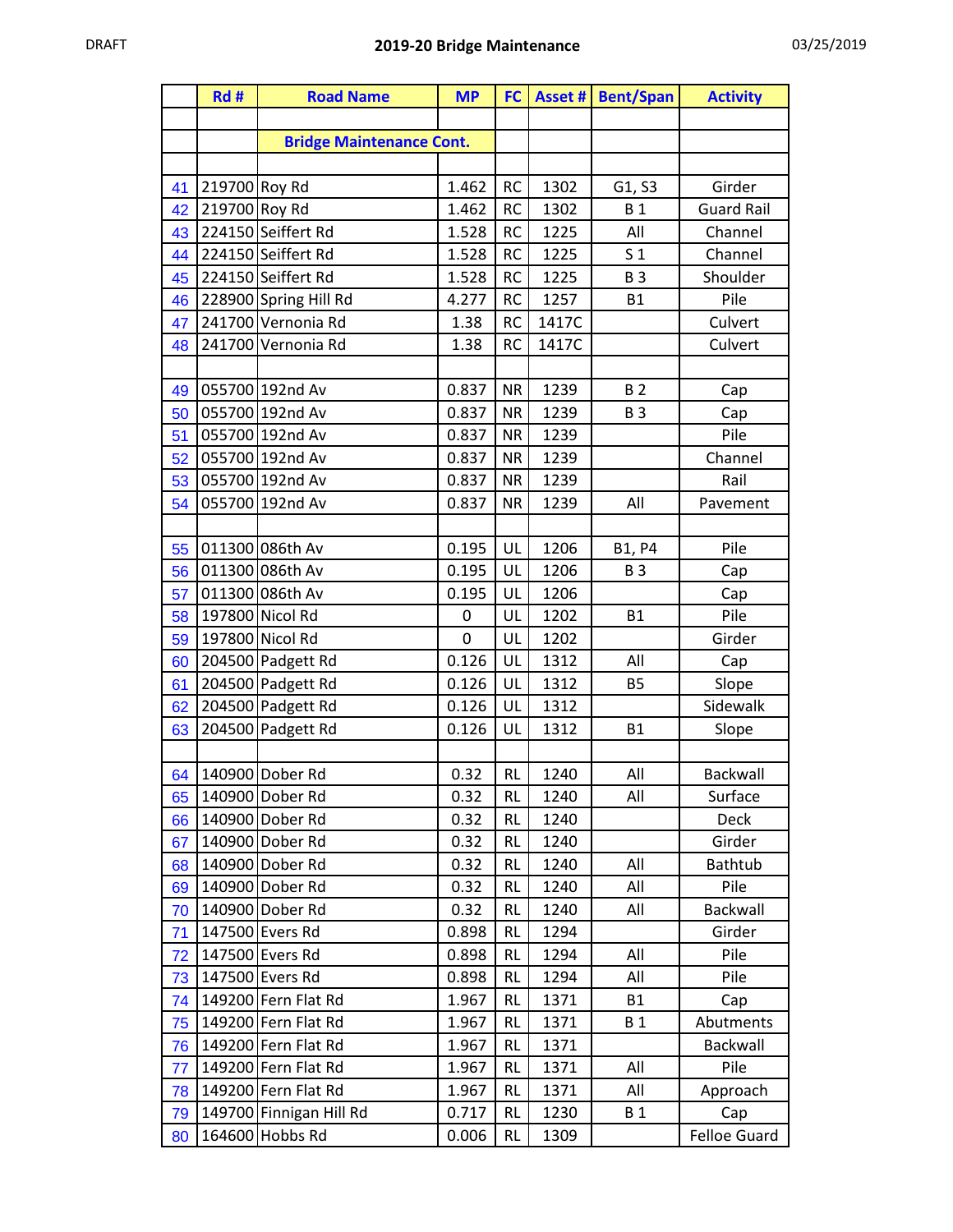|     | Rd# | <b>Road Name</b>                               | <b>MP</b>      |                        |              | <b>FC</b>   Asset #   Bent/Span | <b>Activity</b> |
|-----|-----|------------------------------------------------|----------------|------------------------|--------------|---------------------------------|-----------------|
|     |     |                                                |                |                        |              |                                 |                 |
|     |     | <b>Bridge Maintenance Cont.</b>                |                |                        |              |                                 |                 |
|     |     |                                                |                |                        |              |                                 |                 |
| 81  |     | 164600 Hobbs Rd                                | 0.006          | <b>RL</b>              | 1309         | <b>B4</b>                       | Cap             |
| 82  |     | 169500 Jarrell Rd                              | 0.156          | <b>RL</b>              | 1354         | <b>B1</b>                       | Pile            |
| 83  |     | 169500 Jarrell Rd                              | 0.156          | <b>RL</b>              | 1354         |                                 | Deck            |
| 84  |     | 169500 Jarrell Rd                              | 0.156          | <b>RL</b>              | 1354         |                                 | Misc.           |
| 85  |     | 175500 Labrousse Rd                            | 0.353          | <b>RL</b>              | 1219         |                                 | Rail            |
| 86  |     | 175500 Labrousse Rd                            | 0.353          | <b>RL</b>              | 1219         | All                             | Approach        |
| 87  |     | 175500 Labrousse Rd                            | 0.353          | <b>RL</b>              | 1219         |                                 | Channel         |
| 88  |     | 175500 Labrousse Rd                            | 0.353          | <b>RL</b>              | 1219         |                                 | Backwall        |
| 89  |     | 193000 Minter Bridge Rd                        | 0.247          | <b>RL</b>              | 1232         | B5, P4                          | Pile            |
| 90  |     | 194360 Mount Richmond Rd                       | 0.369          | <b>RL</b>              | 1265         | <b>B3 P1</b>                    | Pile            |
| 91  |     | 194360 Mount Richmond Rd                       | 0.369          | <b>RL</b>              | 1265         | B <sub>3</sub>                  | Cap             |
| 92  |     | 194360 Mount Richmond Rd                       | 0.369          | <b>RL</b>              | 1265         | <b>B4 P2</b>                    | Pile            |
| 93  |     | 201850 Old Hwy 47                              | 0.458          | <b>RL</b>              | 1269         | $P$ 4-4                         | Pile            |
| 94  |     | 201850 Old Hwy 47                              | 0.458          | <b>RL</b>              | 1269         | P 4-3                           | Pile            |
| 95  |     | 201850 Old Hwy 47                              | 0.458          | <b>RL</b>              | 1269         |                                 | Deck            |
| 96  |     | 201850 Old Hwy 47                              | 0.458          | <b>RL</b>              | 1269         |                                 | Rail            |
| 97  |     | 201850 Old Hwy 47                              | 0.458          | <b>RL</b>              | 1269         | <b>B3</b>                       | Pile            |
| 98  |     | 201850 Old Hwy 47                              | 0.458          | <b>RL</b>              | 1269         |                                 | <b>Deck</b>     |
| 99  |     | 201870 Old Hwy 47                              | 0.245          | <b>RL</b>              | 1405         | <b>B1</b>                       | Cap             |
|     |     | 100 201870 Old Hwy 47                          | 0.245          | <b>RL</b>              | 1405         | <b>B2</b>                       | Abutments       |
|     |     | 101 201870 Old Hwy 47                          | 0.245          | <b>RL</b>              | 1405         | B <sub>3</sub>                  | Abutments       |
|     |     | 102 201870 Old Hwy 47<br>103 201870 Old Hwy 47 | 0.245<br>0.245 | <b>RL</b><br><b>RL</b> | 1405<br>1405 | <b>B1</b>                       | Pile<br>Girder  |
|     |     | 104 201870 Old Hwy 47                          | 0.245          | <b>RL</b>              | 1405         | B <sub>2</sub>                  | Pile            |
|     |     | 105 201870 Old Hwy 47                          | 0.245          | <b>RL</b>              | 1405         | <b>B3</b>                       | Pile            |
|     |     | 106 201870 Old Hwy 47                          | 0.15           | <b>RL</b>              | 1406         | <b>B5</b>                       | Pile            |
|     |     | 107 201870 Old Hwy 47                          | 0.15           | <b>RL</b>              | 1406         | <b>B1</b>                       | Pile            |
|     |     | 108 201870 Old Hwy 47                          | 0.15           | <b>RL</b>              | 1406         | <b>B</b> 5                      | Pile            |
|     |     | 109 201870 Old Hwy 47                          | 0.15           | RL                     | 1406         |                                 | Misc.           |
|     |     | 110 201870 Old Hwy 47                          | 0.15           | <b>RL</b>              | 1406         | <b>B4</b>                       | Pile            |
|     |     | 111 201870 Old Hwy 47                          | 0.15           | <b>RL</b>              | 1406         | <b>B3</b>                       | Pile            |
|     |     | 112 201870 Old Hwy 47                          | 0.15           | RL                     | 1406         | <b>B2</b>                       | Pile            |
|     |     | 113 201870 Old Hwy 47                          | 0.15           | <b>RL</b>              | 1406         | <b>B3</b>                       | Pile            |
|     |     | 114 201870 Old Hwy 47                          | 0.15           | <b>RL</b>              | 1406         | <b>ALL</b>                      | <b>Deck</b>     |
|     |     | 115 201870 Old Hwy 47                          | 0.15           | <b>RL</b>              | 1406         | <b>B5</b>                       | Pile            |
|     |     | 116 201870 Old Hwy 47                          | 0.045          | <b>RL</b>              | 1407         |                                 | Rail            |
|     |     | 117 201870 Old Hwy 47                          | 0.045          | <b>RL</b>              | 1407         |                                 | Rail            |
|     |     | 118 201870 Old Hwy 47                          | 0.045          | <b>RL</b>              | 1407         |                                 | Misc.           |
|     |     | 119 201870 Old Hwy 47                          | 0.045          | <b>RL</b>              | 1407         | <b>B1</b>                       | Sidewalk        |
|     |     | 120 201870 Old Hwy 47                          | 0.045          | <b>RL</b>              | 1407         |                                 | Channel         |
|     |     | 121 201870 Old Hwy 47                          | 0.045          | RL                     | 1407         | All                             | Misc.           |
|     |     | 122 204500 Padgett Rd                          | 0.166          | RL                     | 1311         | $G2-14$                         | Girder          |
| 123 |     | 204500 Padgett Rd                              | 0.166          | RL                     | 1311         | All                             | Pavement        |